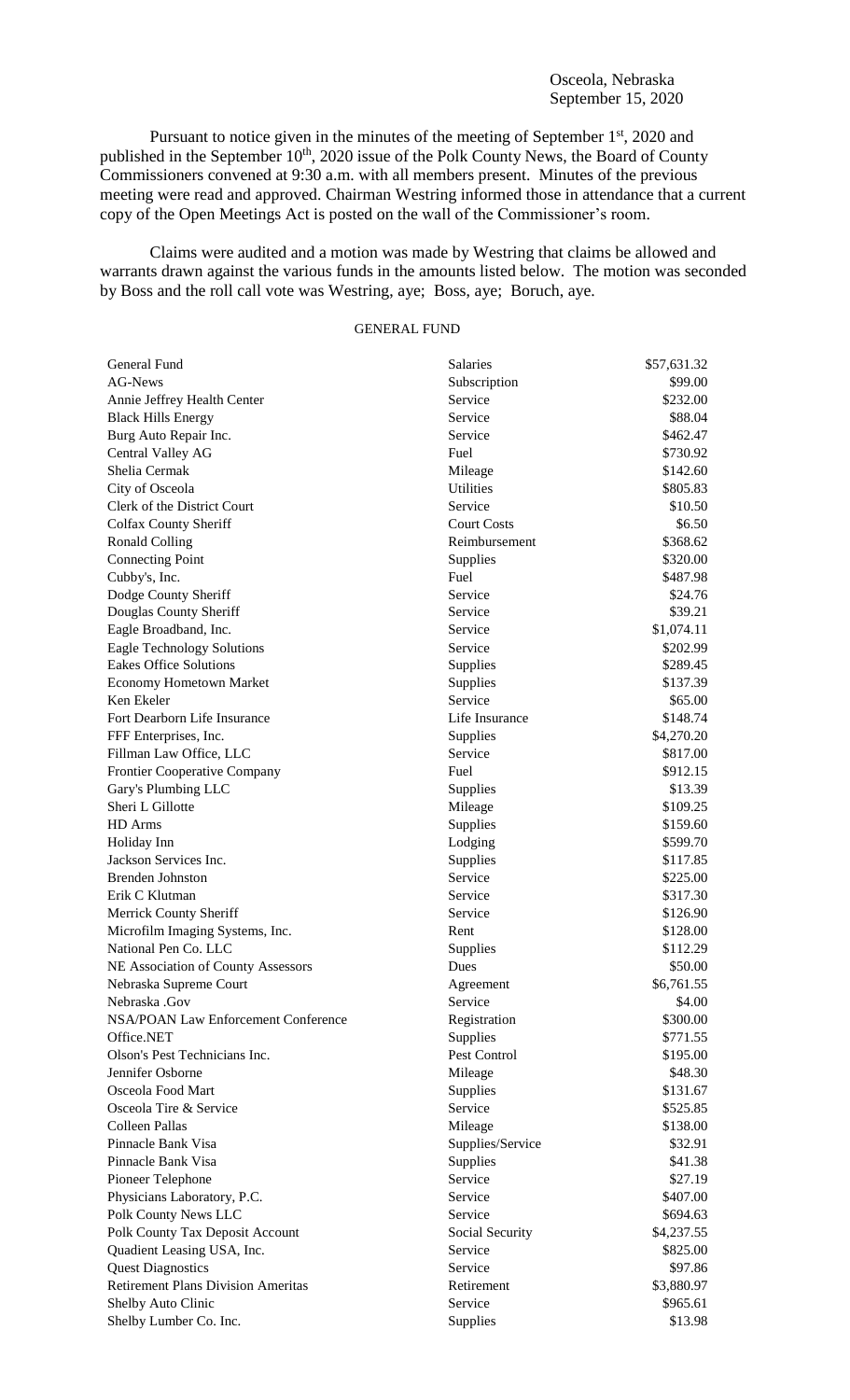| Svehla, Thomas, Rauert, PC | Service | \$418.00   |
|----------------------------|---------|------------|
| Jaci Swantek               | Mileage | \$27.03    |
| Verizon Wireless           | Service | \$34.42    |
| Verizon Wireless**         | Service | \$190.06   |
| Windstream Nebraska Inc.   | Service | \$1,149.34 |
| <b>York News Times</b>     | Service | \$19.95    |

## ROAD FUND

| Road                                                          | <b>Salaries</b>                         | \$27,755.90              |  |  |
|---------------------------------------------------------------|-----------------------------------------|--------------------------|--|--|
| <b>Black Hills Energy</b>                                     | <b>Utilities</b>                        | \$55.69                  |  |  |
| Central Valley AG                                             | Fuel                                    | \$7,418.25               |  |  |
| City of Osceola                                               | <b>Utilities</b>                        | \$70.68                  |  |  |
| City of Stromsburg                                            | <b>Utilities</b>                        | \$132.35                 |  |  |
| Dale R Johnson Enterprises                                    | Gravel and Borrow                       | \$20,392.99              |  |  |
| Eagle Broadband, Inc.                                         | Service                                 | \$72.61                  |  |  |
| <b>Eakes Office Solutions</b>                                 | Supplies                                | \$35.66                  |  |  |
| Ericson Cash Hardware                                         | Supplies                                | \$47.87                  |  |  |
| <b>Filter Care</b>                                            | Parts                                   | \$67.50                  |  |  |
| Fort Dearborn Life Insurance Co.                              | Life Insurance                          | \$82.56                  |  |  |
| Friesen Auto                                                  | Service                                 | \$105.92                 |  |  |
| Frontier Cooperative Company                                  | Service                                 | \$864.29                 |  |  |
| Garrett Tires & Treads                                        | Service                                 | \$1,774.80               |  |  |
| Gary's Plumbing LLC                                           | Supplies                                | \$71.47                  |  |  |
| Interstate Battery System of Nebraska                         | Parts                                   | \$361.90                 |  |  |
| <b>Island Supply Welding Company</b>                          | Supplies                                | \$205.57                 |  |  |
| JEO Consulting Group Inc.                                     | Fees                                    | \$525.00                 |  |  |
| John Deere Financial                                          | Parts                                   | \$445.63                 |  |  |
| Johnson Sand & Gravel Co. Inc.<br>Midwest Service & Sales Co. | Gravel and Borrow                       | \$9,143.54               |  |  |
|                                                               | Sign/Culverts<br>Parts/Labor/Grease Oil | \$4,146.40<br>\$2,516.11 |  |  |
| NMC, Exchange LLC<br>Office.NET                               | Equipment                               | \$29.40                  |  |  |
| Overland Sand & Gravel                                        | Gravel and Borrow                       | \$42,741.10              |  |  |
| Pinnacle Bank-Visa                                            | Parts                                   | \$394.79                 |  |  |
| Polk County News LLC                                          | Service                                 | \$11.71                  |  |  |
| Polk County Tax Deposit Account                               | Social Security                         | \$2,087.38               |  |  |
| <b>Polk County Treasurer</b>                                  | Fees                                    | \$29.00                  |  |  |
| Polk Light & Water                                            | <b>Utilities</b>                        | \$103.95                 |  |  |
| Polk Service & Repair, Inc.                                   | Parts/Labor/Grease Oil                  | \$774.76                 |  |  |
| Power Plan                                                    | Parts/Labor                             | \$10,847.79              |  |  |
| <b>Rally Auto Parts</b>                                       | Parts/Supplies                          | \$1,301.95               |  |  |
| <b>Retirement Plans Division Ameritas</b>                     | Retirement                              | \$1,730.24               |  |  |
| Shelby Auto Clinic                                            | Grease/Oil                              | \$693.20                 |  |  |
| <b>Verizon Wireless</b>                                       | Service                                 | \$64.26                  |  |  |
| Village of Shelby                                             | Utilities                               | \$91.40                  |  |  |
| Windstream Nebraska Inc.                                      | Service                                 | \$56.65                  |  |  |
| <b>SENIOR SERVICES FUND</b>                                   |                                         |                          |  |  |
|                                                               |                                         |                          |  |  |
| Eagle Broadband, Inc.                                         | Service                                 | \$169.15                 |  |  |
| STR, LLC                                                      | Rent                                    | \$200.00                 |  |  |
| <b>INHERITANCE TAX FUND</b>                                   |                                         |                          |  |  |
| DAS State Accounting-Central Finance                          | <b>Computer Expense</b>                 | \$936.32                 |  |  |
| 911 EMERGENCY MANAGEMENT FUND                                 |                                         |                          |  |  |
|                                                               |                                         |                          |  |  |
| Midwest Service & Sales Co.                                   | Signs                                   | \$565.50                 |  |  |
| Windstream Nebraska Inc.                                      | Service                                 | 983.58                   |  |  |
| <b>WEED FUND</b>                                              |                                         |                          |  |  |
| <b>Black Hills Energy</b>                                     | Fuels                                   | \$25.04                  |  |  |
| James Carlson                                                 | Reimbursement                           | \$80.00                  |  |  |
| City of Osceola                                               | <b>Utilities</b>                        | 68.65                    |  |  |
| Frontier Cooperative Company                                  | Fuel                                    | \$320.37                 |  |  |
| Osceola Tire & Service                                        | Parts & Labor                           | \$114.98                 |  |  |
| Polk County News LLC                                          | Service                                 | \$106.00                 |  |  |